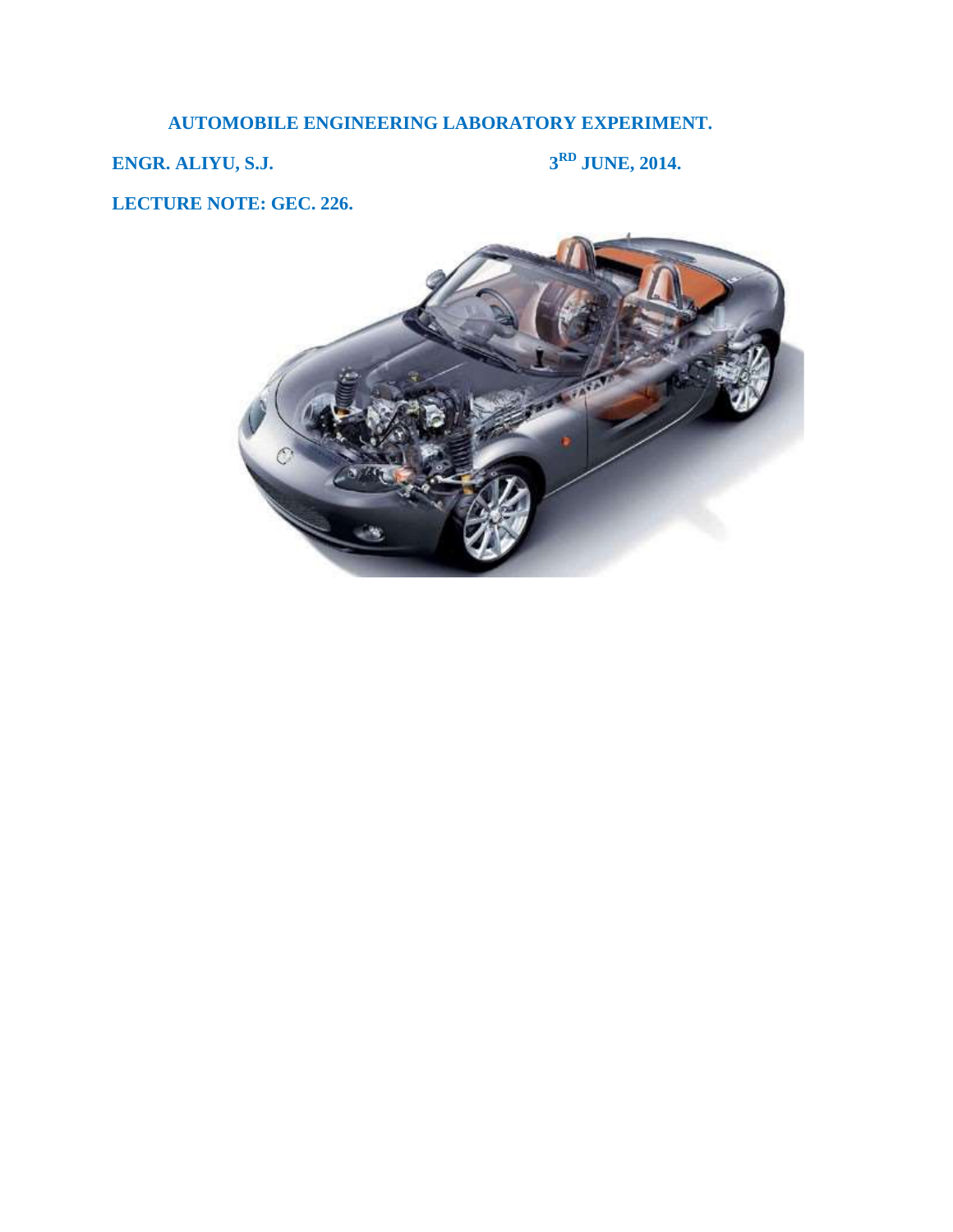

PICTORIAL VIEWS OF AN AUTOMOBILE.

**OBJECTIVE:** Study and Demonstration of Layout of an Automobile.

**EQUIPMENT:** A working or non working model of Layout of an Automobile.

## **THEORY:**

### **Components of an Automobile**

### **BASIC STRUCTURE:**

This is the unit on which are to be built the remainder of the units to turn it into a power operated vehicle. It consist of frame, suspension system, axles, wheels and tyres

**Frame –** There are two distinct forms of construction

1. The conventional pressed steel frame to which all the mechanical units are attached and on which the body is superimposed.

2. The integral or frameless construction, in which the body structure is so designed as to combine the functions of body and frame, the units normally attached to the frame being attached directly to the body. Frameless construction is possible only in case of a closed car, since the roof, screen pillars, door pillars and rear panel are essential load taking parts of structure.

3. This means that the frame is the base of the vehicle. Engine, clutch, gear box, rear axial etc are mounted on the frame.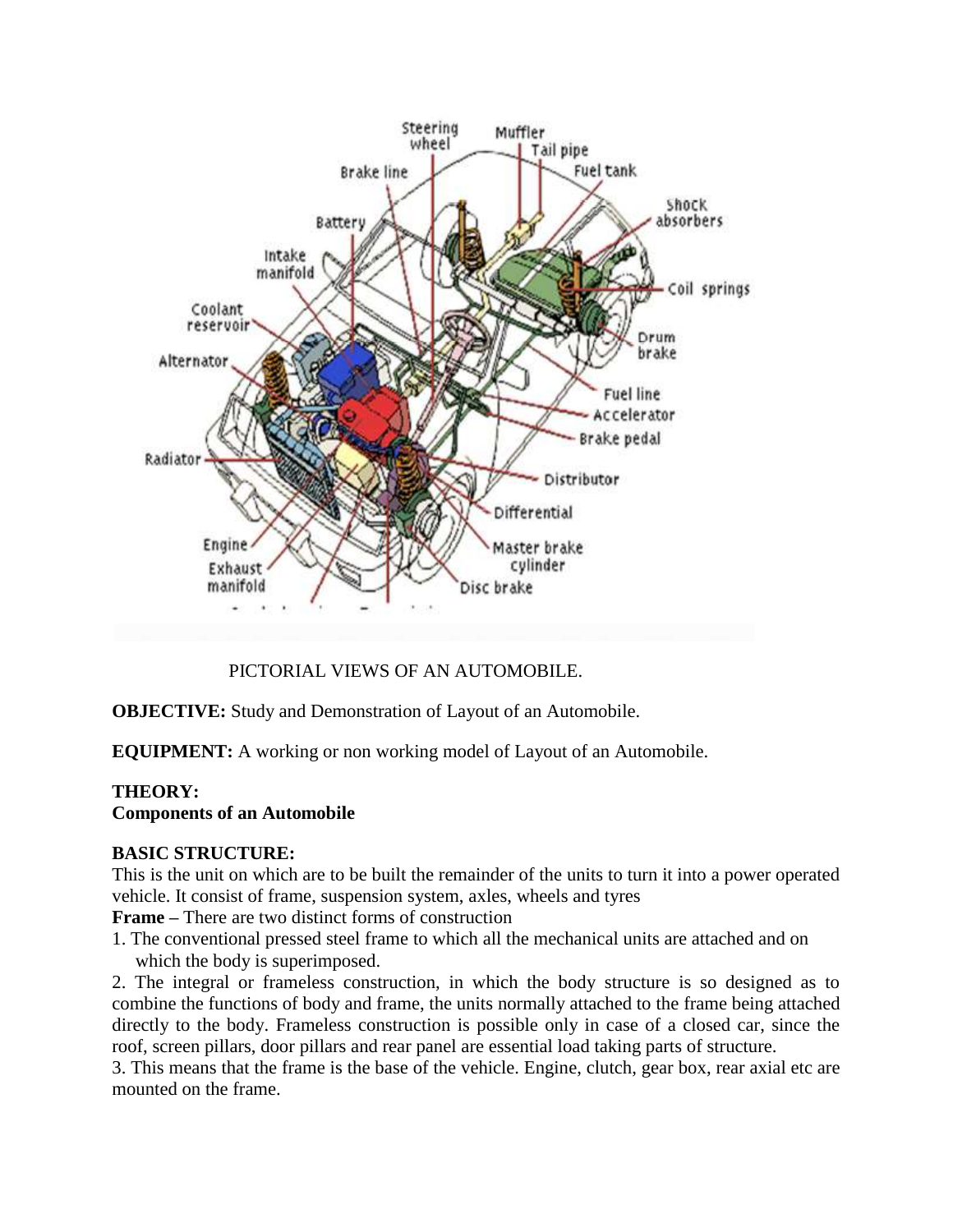### **Suspension System.**

Functions of suspension systems are:

1. To prevent the road shocks from being transmitted to the vehicle components

2. To safeguard the occupants from road shocks

3. To preserve the stability of the vehicle in pitching or rolling, while in motion

There are two types of suspension systems

1. The conventional system, in which the springs are attached to a rigid beam axle

2. The independent system, in which there is no rigid axle beam and each wheel, is free to move vertically without any reaction on the other wheel.





## **Axles:**

The weight carrying portions of the axles , whether it may be front or rear ,may be considered as beam supported at the ends , loaded at two intermediate points and subjected to following loads

- 1. The vertical load at the spring centres due to which the weight of the vehicle.
- 2. A fore and aft load at the wheel centre due to driving or braking effort
- 3. Torque reactions due to the drive or brakes.
- 4. A side thrust at the radius of the tyre due to centrifugal force when rounding a curve.

## **Front axle:**

The front axle is used to carry the weight of the front part of the vehicle as well as to facilitate steering and absorb shocks due to road surface variation. It must be rigid and robust in construction. It is usually steel drop forging having 0.4% carbon steel or 1 to 3% Nickel steel. **Functions:** 

1. It carries the hubs and the wheels.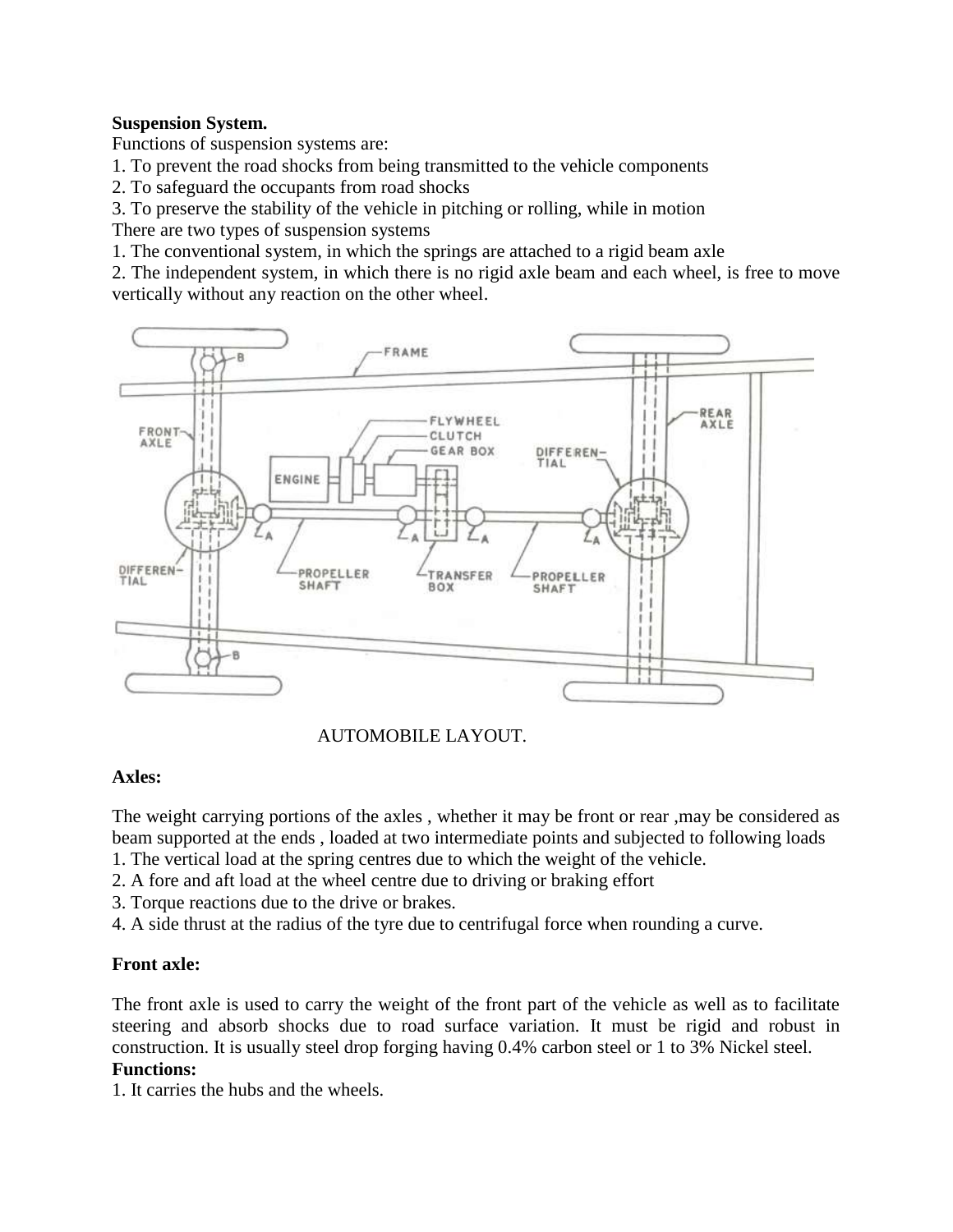- 2. It carries the weight of the front part of the vehicle.
- 3. It works as cushion through the spring which facilitates a comfortable ride.
- 4. It controls the ride through shocks absorber fitted on H. It carries the brake system.
- 5. It carries stub axle, king pin, Steering arm by which the vehicle steers.
- 6. In case of four wheel drive it also transmits power to road wheels.
- 7. It includes steering mechanism, braking mechanism and suspension etc.





#### **Rear axle:**

The power from differential is transmitted to rear wheel by rear axle. Depending upon the methods of supporting the rear axle and mounting the rear wheels, the rear axles are classified into three types which are:

- 1) Semi floating type
- 2) Three-quarter floating type
- 3) Full floating type

### **Functions of Rear Axle:**

As the rear axle is suspended from the body of the vehicle by leaf springs attached to the axle housing. The rear axle performs several functions which are as under;-

1. Changing the direction of driveshaft rotation by 90 degrees to rotate the axle shafts.

2. Providing a final speed reduction between the drive shaft and the axle shafts through the final – drive gears or differential gears.

3. Providing differential action, so that one wheel can turn at a different speed as compared to the both wheel, when required,

4. Providing axle shafts or half shafts to drive the rear wheels.

5. Acting as a thrust and torque reaction member during acceleration and breaking.

**Wheels –** Wire spoked wheels have been used mainly on sports cars, primarily on account of their light weight and quickness in changing the wheel. However the pressed steel wheel has displaced these (all) ordinary purposes. Such a wheel consists of a central flanged disc pressed in to a rolled section rim retained in position by welding. Light alloy wheels are currently used in case of luxury and sport cars.

### **Power plant**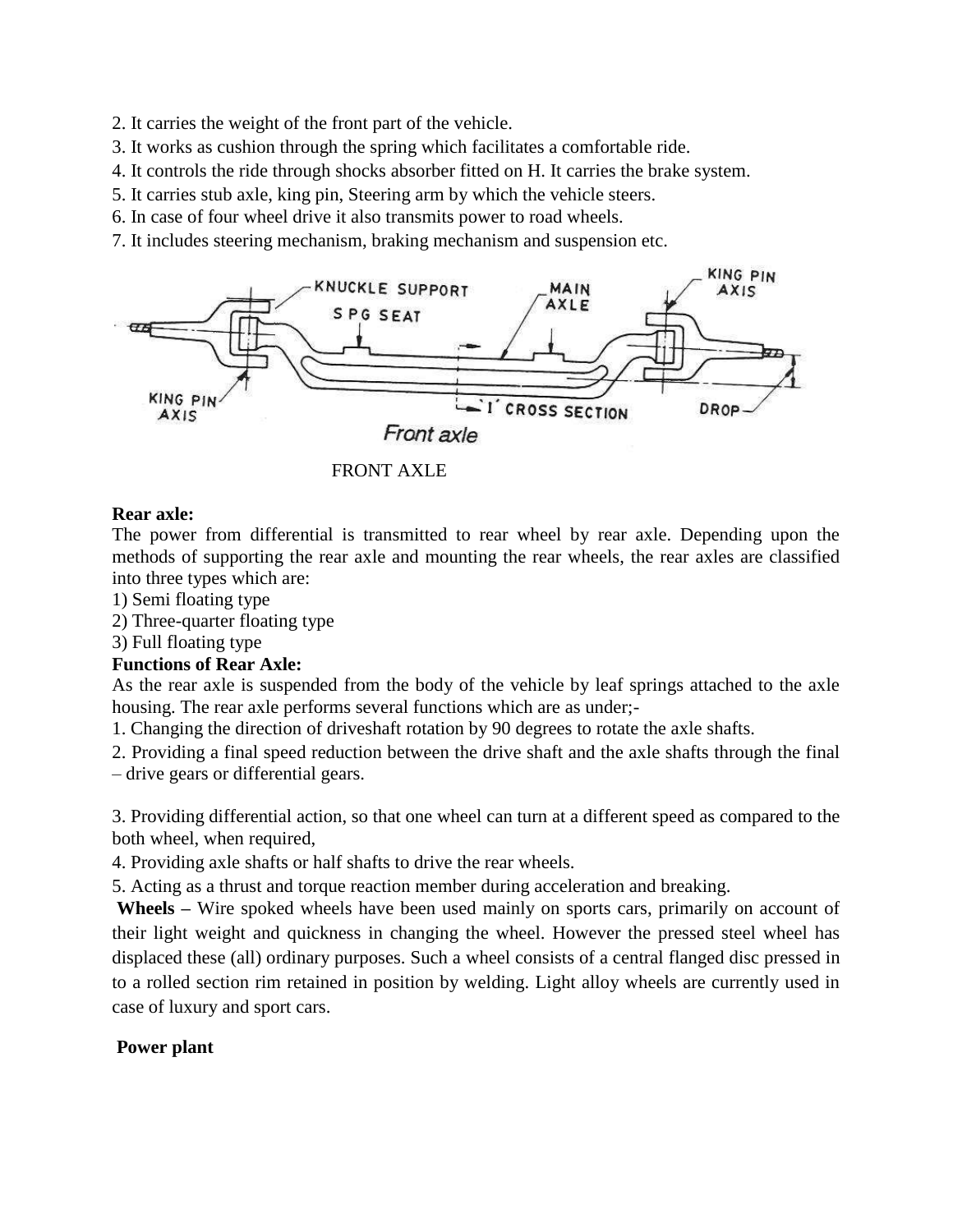The power plant provides the motive power for all the various functions which the vehicle or any part of it, may be called upon to perform. The power plant generally consists of an internal combustion engine which may be either of spark-ignition, or of compression ignition type.



### **INTERNAL COMBUSTION ENGINE**

The function of the heat engine is to convert the heat energy contained in the fuel into mechanical work. Engines in which the combustion of fuel takes place inside the engines cylinder are known as internal combustion engines. **Ex: -** Petrol, Diesel and Gas engines. Engines, in which the combustion of fuel takes place outside the engine cylinder, are known as external combustion engines. **Ex: -** Steam engines.

### **3) TRANSMISSION SYSTEM:**

Functions of transmission system are

- 1) To disconnect the engine from the road wheels when desired
- 2) To connect the engine to driving wheels without shock
- 3) To vary the leverage between the engine and the driving wheels
- 4) To reduce the speed permanently in a fixed ratio
- 5) To turn drive through a right angle

6) To make a provision such that the driving wheels may rotate at different speeds while taking turns.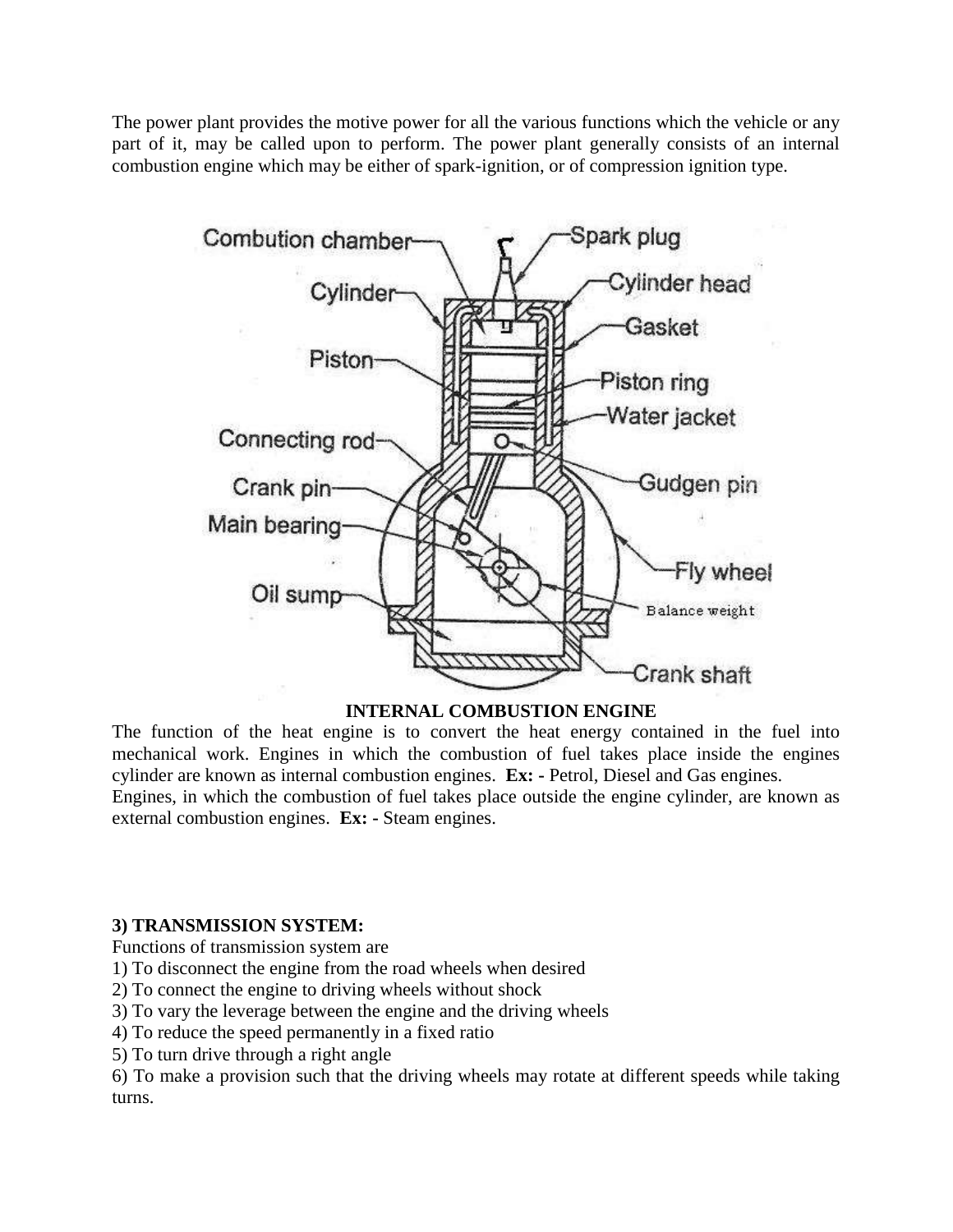## **Clutch**

Its purpose is to enable the driver to disconnect the drive from the road wheels instantaneously and to engage drive from the engine to the road wheels gradually while moving the vehicle from rest.

### **Gear Box (Transmission):**

The gear box or transmission provides the necessary leverage variation between the engine and road wheels.

### **Bevel pinion and crown wheel:**

They turn the drive through 90 and also provide a permanent reduction in speed .The permanent reduction is necessitated because of the fact that speed of engine has to be maintained at optimum level at all times, yet a minimum value of torque has to be made available at the road wheels.

### **Universal joint.**

They provide for the relative movement between the engine and the driving wheels due to flexing of road springs.



 **PROPELLER SHAFT**

### **Differential**

While taking turns, the driving wheels must run at different speeds. This is done with the help of differential. Instead of using the long propeller shafts and transmitting the power from engine to the rear axle , a number of alternative methods have been used.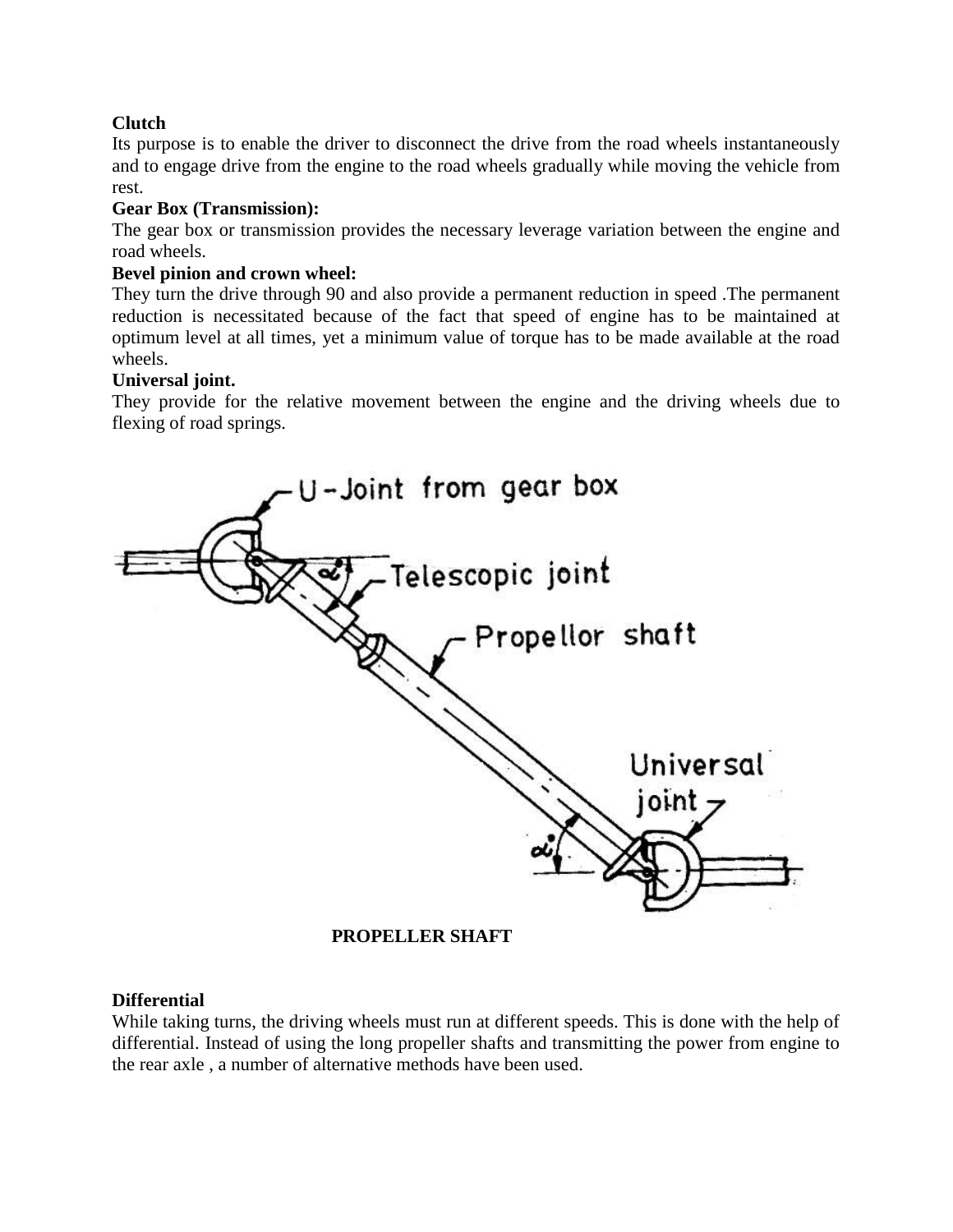

### **Ref:**

- 1. Kongu engineering college, 1984, Department of mechanical engineering.
- 2. Prof.D.S.Dabhade, Mechanical Engineering Department,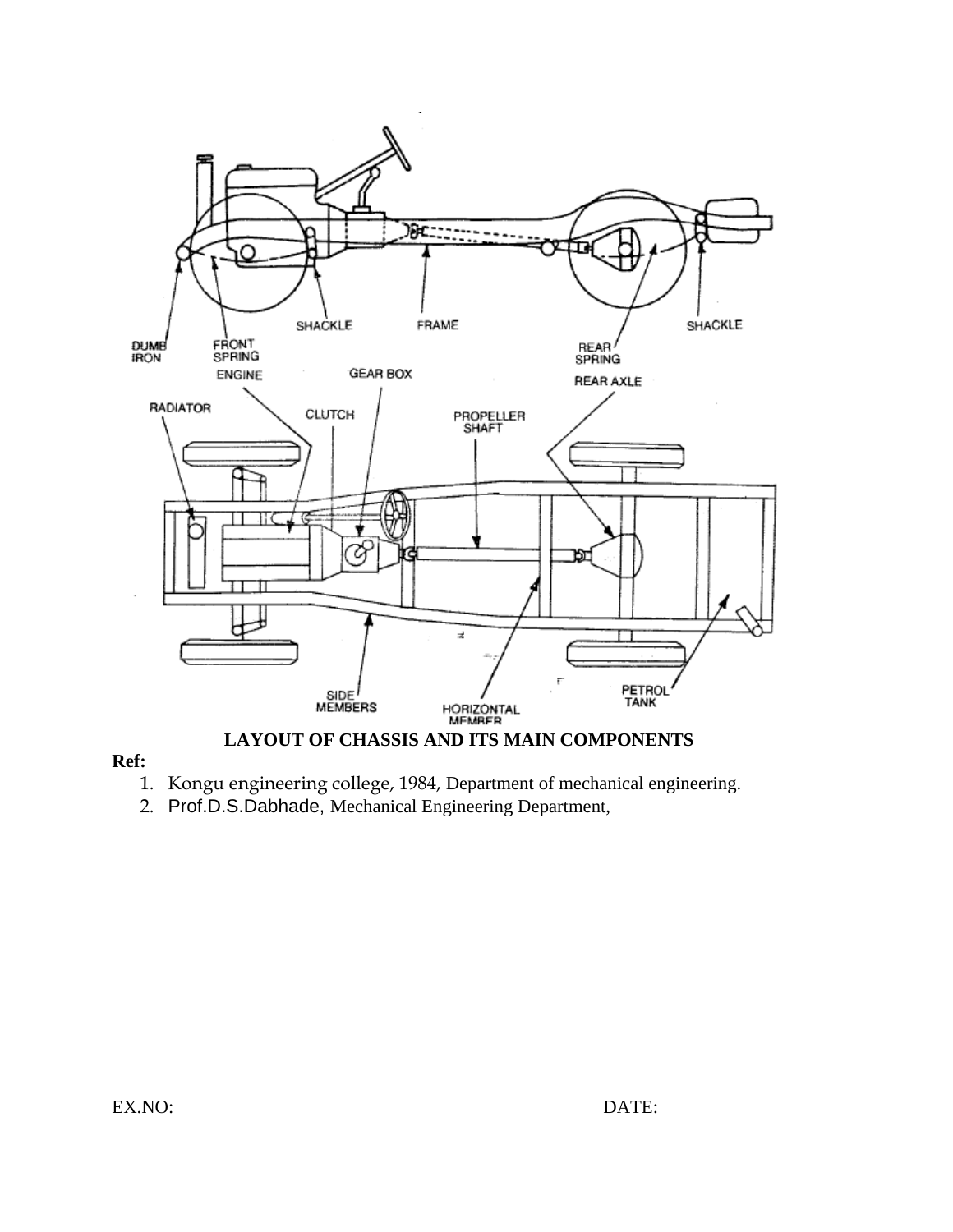### IDENTIFICATION AND APPLICATION OF HAND TOOLS

Aim:

To identify the various hand tools and to study the applications of each tool.

### **Introduction:**

A good work shop must have equipment to undertake all types of fault finding and servicing jobs. The following is a list of hand tools and equipment's, which are a must in the work shop.

## **1. Screw driver:**

These are used to tighten or loose the screw in the machine element. The main parts of screwdrivers are,

1. Handle which is a smooth and shaped properly for good grip. It is usually made of wood or moulded plastics.

2. Blade made of hardened and tempered carbon steel or alloy steel for strength. Blades are usually rounded, though occasionally square or rectangular sections are also used. The length sizes various from 40 mm to 250 mm or even more. The ends of the blades are formed in to flared tips for turning screw by fitting in to their head slots.

3. Screwdrivers are specified according to the length of the blade and width of the tip. Normally blade length of 45mm and 300mm and tips 3mm to10mm wide are available.

## **2. Spanners:**

These are also called wrenches. These are used for tightening or loosening the nuts. These are made of high tensile or alloy steel and are drop forged & heat-treated. Their size in determined by the nuts or blots is fits. In the unified system used commonly, the spanners are marked with sign A/F followed by a number representing decimal equivalent of the nominal size across the flats of the hexagonal nuts or bolts. The following types of spanner are commonly used.

## **3. Ring Spanners:**

The ring spanners also called box spanners. The end openings completely enclosed by the nuts and the bolt heads, for which they cannot slip and cause damage. Further the end holes in some ring spanners are twelve sides, because of which they can be used in restricted spaces.

## **4. Open-Ended Spanners:**

These are the most commonly used type of the spanners in the garage, although they may not be the best means of tightening or loosening the nuts. Therefore these are employed where ring spanners or socket wrenches cannot work.

It is observed that spanner opening is kept at an angle with the body axis. This is done to facilitate the turning of the nut in restricted space.

## **5. Combination Spanners:**

These are on one end and have hole on the other end. Thus they are combination of open-ended and the ring spanners. Initially for loosening jammed nuts more torque is required and we use ring end, which will not slip. However after the nut is already loose, it is more convenient to further continue with the open end.

### **6. Socket Spanner:**

These types of spanners are useful in restricted spaces where common types of spanners cannot be used. Both 6&12-point socket should be included in the well-equipped tool kit. This consists of different sizes, which can be used with various types of handles. A part from handles, both electric and air operated impact wrenches are used to drive socket for speeding up the work.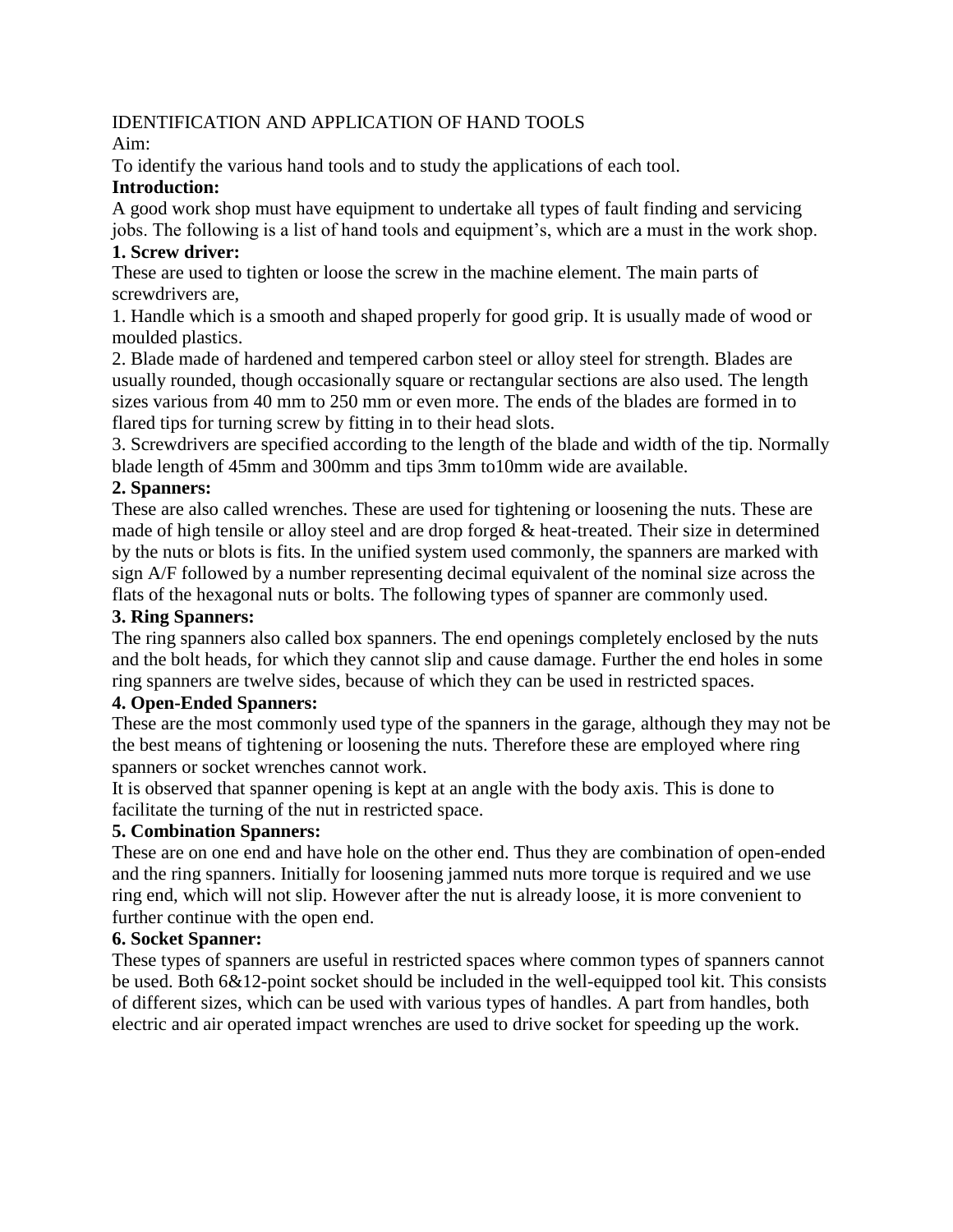

### **7. Torque Wrench:**

Important nuts and bolts in automobile work have to be tightened with the specified amount of torque because excessive torque may result in there breakage while with lesser torque they will come out loose during use. This is made possible by a torque wrench. It is a specialized form of a socket spanner.

#### **8. Wheel Nut Spanner:**

A number of different types of spanners are used for tightening or loosening wheel nuts.